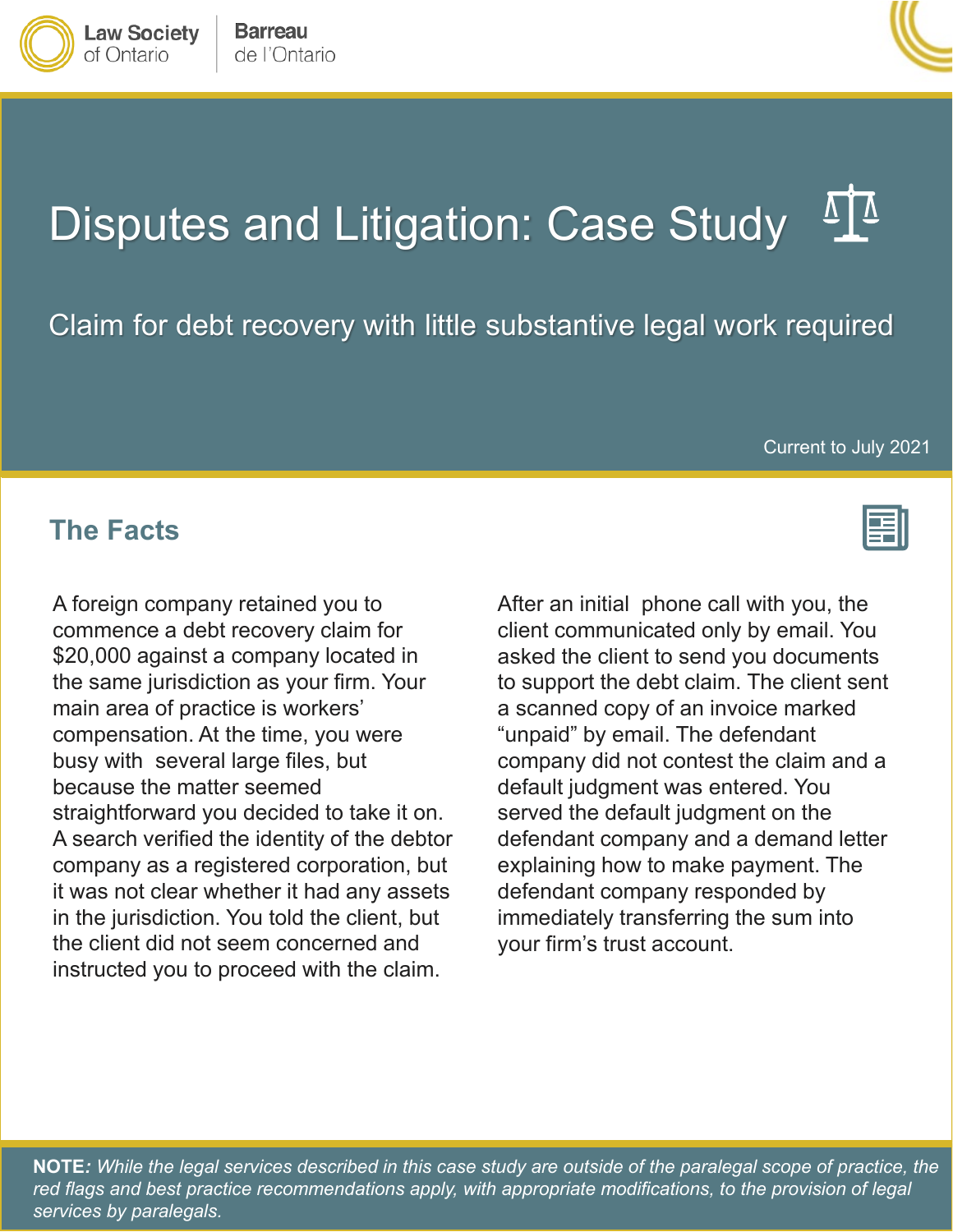## **Red Flags**





## **What Should You Have Done?**

It may be difficult to establish whether one is dealing with fictitious claims, but you must be alert to the possibility of fraud, money laundering, terrorist financing, or other illegal activity where matters seem to be proceeding too smoothly.

In this scenario, you should have:

- **Proceeded with caution in accepting a matter outside your usual area of practice.**
- **Investigated facts and ascertained client objectives.** You should have been alerted by the client's lack of concern about the defendant appearing to have no assets in the jurisdiction and the ease with which the litigation was settled. In such a situation, you should have made reasonable efforts to obtain information about [the client and the objectives of the retainer \(Commentary \[3\], r. 3.2-7 of the](https://lso.ca/about-lso/legislation-rules/rules-of-professional-conduct) *Rules of Professional Conduct*; r. 3.02(5) of the *[Paralegal Rules of Conduct](https://lso.ca/about-lso/legislation-rules/paralegal-rules-of-conduct)*; ss. 4-6 of Guideline 7, of the *[Paralegal Professional Conduct Guidelines](https://lso.ca/about-lso/legislation-rules/paralegal-professional-conduct-guidelines)*).
- **Identified and managed risks.** Particularly where there are other red flags present, you should consider the risks associated with receiving a payment from a third party directly into your trust account. You might consider, for example, requesting that the third party make payment to your client directly or, at minimum, distributing settlement funds in a way that does not use your trust account as a vehicle for the funds transfer.